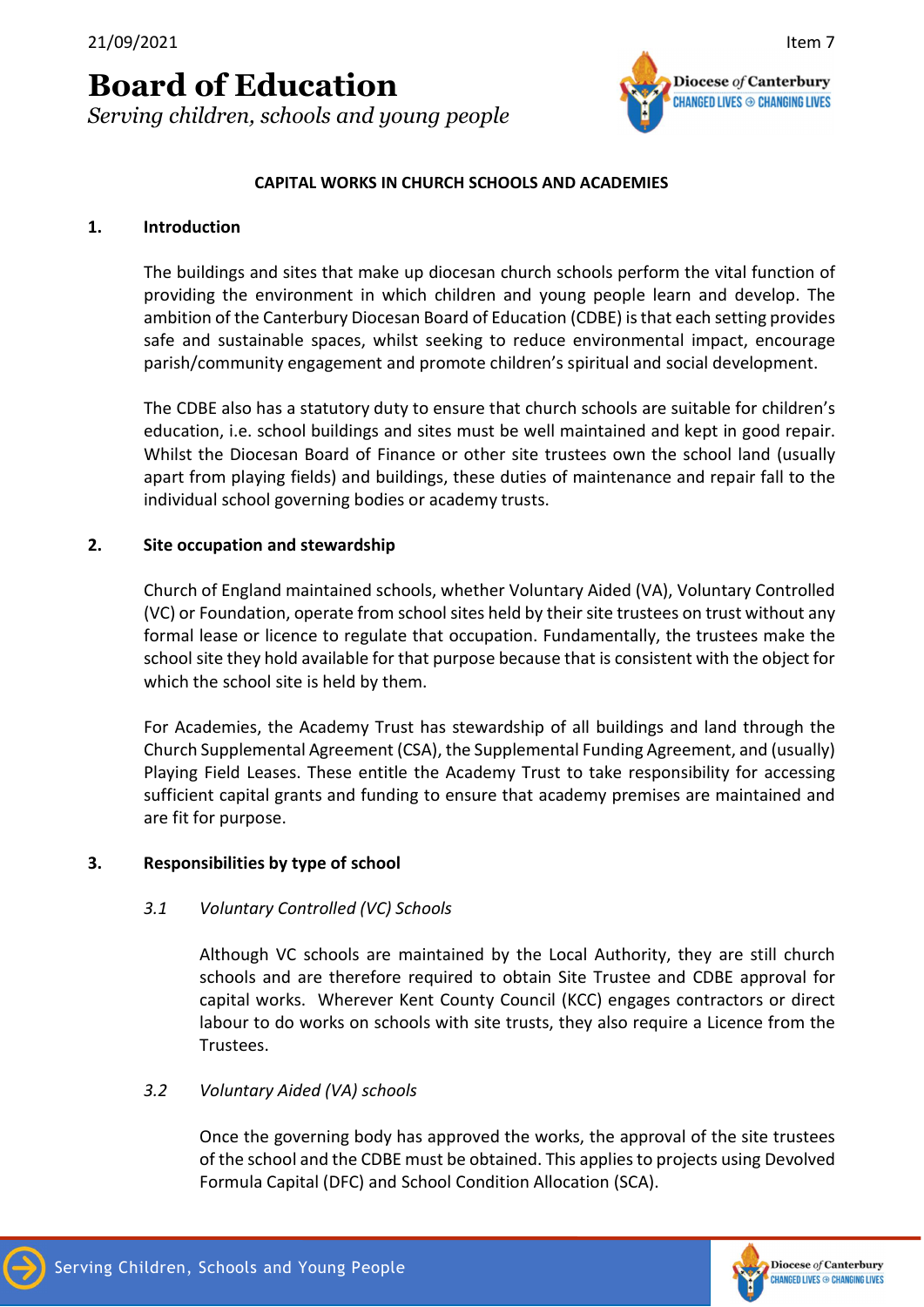## 3.3 Academies

Once a capital project has received the approval of the local governing body, the site trustees and if applicable, the trustees/directors of the Multi Academy Trust, approval from the CDBE must be obtained. The works will always require site trustee consent, but also DBE consent due to the obligation in the CSA on the academy trust.

## 4. Seeking and obtaining consent

4.1 When carrying out development on any church school site, the underlying assumption is that this cannot be undertaken without the consent of the owners of the land in question. Mindful of the principle that all schools, regardless of status, must obtain the necessary approvals before any building work is undertaken, the CDBE also takes the view that processes should be both pragmatic and proportionate.

In summary, the CDBE has determined that:

## For IT works, or where the contract value is less than £10,000

Site trustee consent is not usually required. A licence may be required where Kent County Council is engaging contractors.

## For larger building works, or any contract value £10,000 or above Site trustee and CDBE consent required

## Noting that:

All schools and academies must obtain CDBE and site trustees' consent, irrespective of contract value, where capital works constitute:

- Alterations to or extension of existing buildings
- Construction of new buildings or erection of modular/prefabricated buildings
- Alterations to or extension of car parks, playgrounds or other significant site features
- Refurbishment works to kitchens and sanitary facilities
- Renewal of building services such as heating or electrical installations
- Renewal of drainage services
- 4.2 Site trustee and CDBE consent for building schemes is obtained only through the CDBE, by completing the CDBE Project Authorisation form.

If you are in any doubt whether a project requires consent, please contact the CDBE Schools Officer (Organisation and Estates) …

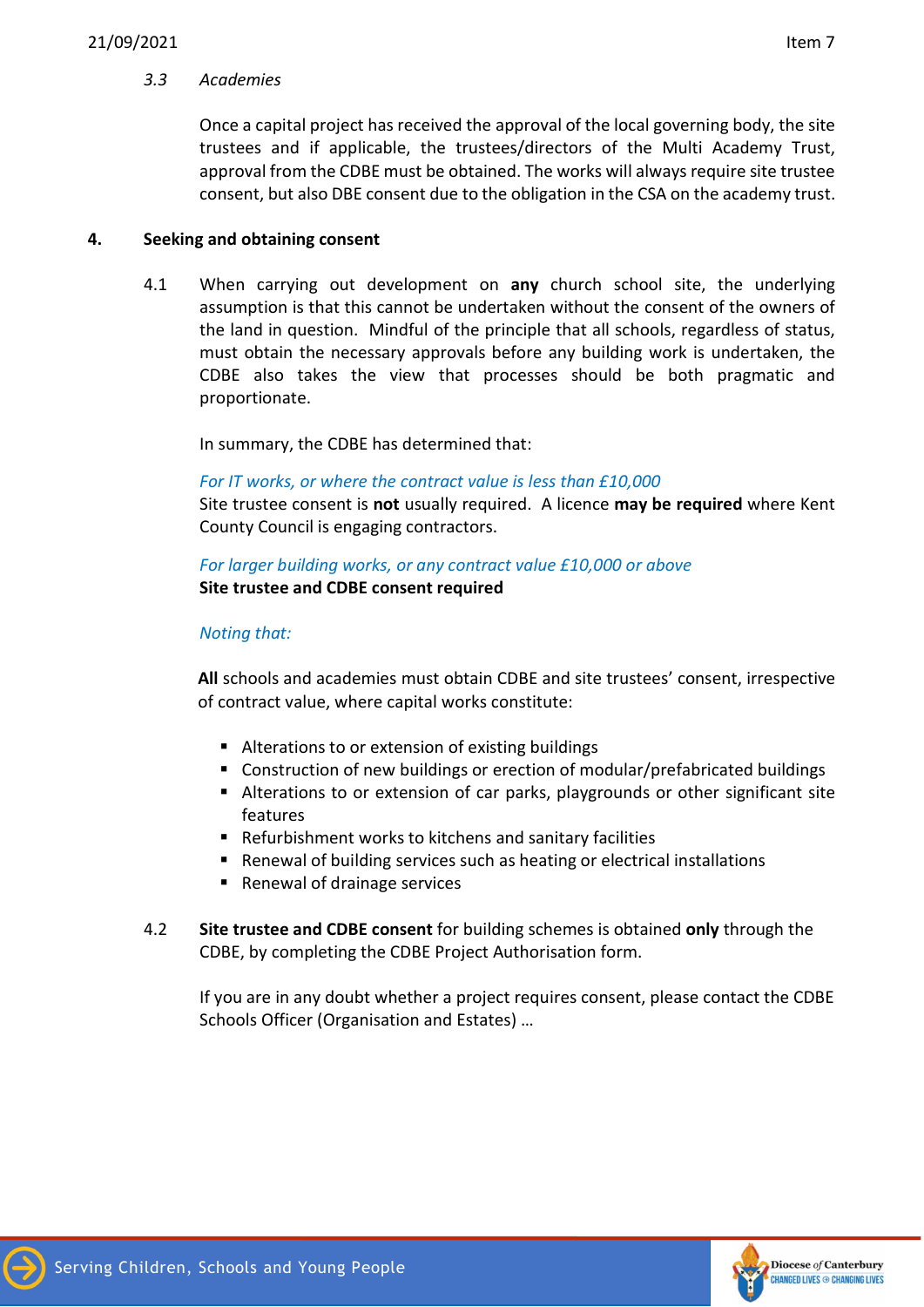# Board of Education

Serving children, schools and young people



## PROJECT AUTHORISATION FORM

| <b>SECTION A - To be completed by School</b>                                                                                                                                                      |                                        |  |
|---------------------------------------------------------------------------------------------------------------------------------------------------------------------------------------------------|----------------------------------------|--|
| Name of school/academy                                                                                                                                                                            |                                        |  |
| URN/DfE Establishment No.                                                                                                                                                                         |                                        |  |
| Type (VA/VC/academy)                                                                                                                                                                              |                                        |  |
| Headteacher/Principal                                                                                                                                                                             |                                        |  |
| <b>Chair of Governors</b>                                                                                                                                                                         |                                        |  |
| Project title                                                                                                                                                                                     |                                        |  |
| Date work due on site                                                                                                                                                                             |                                        |  |
| Anticipated completion date                                                                                                                                                                       |                                        |  |
| <b>Total Gross Cost of Project</b><br>(incl. fees and VAT)                                                                                                                                        |                                        |  |
| <b>Funding Streams</b><br>(LCVAP/DFC/CIF/Other)                                                                                                                                                   |                                        |  |
| <b>Project Management Details</b><br>(Company, contact name and<br>telephone number/email)                                                                                                        |                                        |  |
| <b>SECTION B - SUPPORTING DOCUMENTATION</b>                                                                                                                                                       |                                        |  |
| Please attach the following documents with this form:<br>- Copy of existing plan of school building<br>- Copy of proposed plans (if applicable)<br>- Copy of tender information and specification |                                        |  |
| Have statutory approvals<br>been obtained?<br>(if applicable)                                                                                                                                     | YES/NO<br>If yes, please attach copies |  |

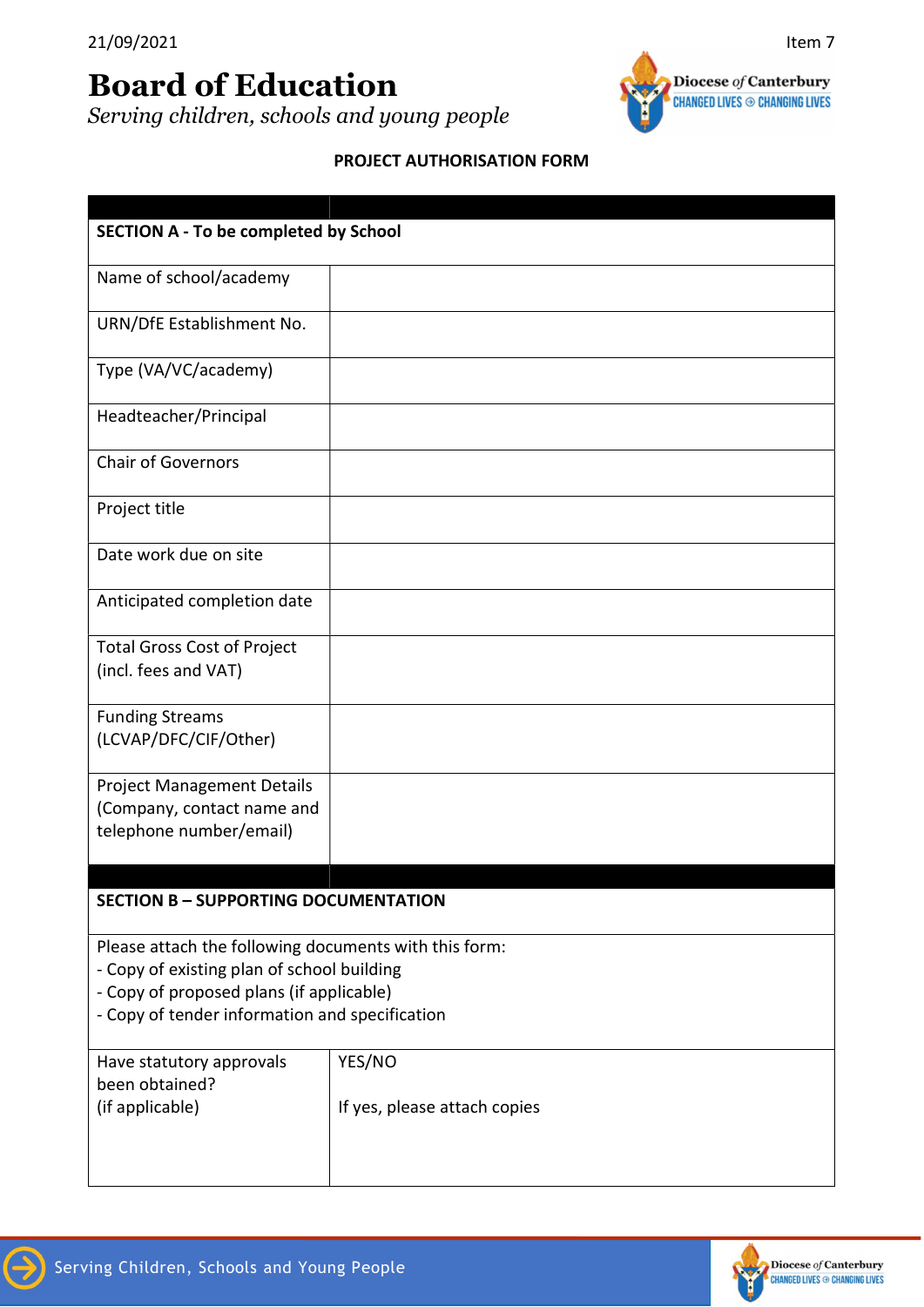CDBE/Site Trustee consent is conditional on the following, which are the responsibility of the school/academy making the application:

- 1. The contractor having suitable public liability insurance;
- 2. That the works are carried out using reasonable care and skill;
- 3. That the contractor is aware that they owe a duty of care to the site trustees;
- 4. That the CDBE/site trustees be kept informed about progress, particularly around snagging during any defects liability period;
- 5. That at the end of the defects liability period the school/academy trust confirms the works have been done to its satisfaction
- C1

## VA, VC and Foundation Schools

By signing below, the Headteacher/Principal and Chair of Governors agree to the conditions and apply for the authorisation of the project detailed in Section A on behalf of the Governing Body.

| Signed                         |  |
|--------------------------------|--|
| (Headteacher/Principal)        |  |
| Date                           |  |
|                                |  |
|                                |  |
| Signed<br>(Chair of Governors) |  |
| Date                           |  |
|                                |  |
|                                |  |

C2

## Academies

By signing below:

- The Chair of Governors agrees to the conditions for consent on behalf of the Governing Body
- The Trust Officer, on behalf of the Trustees of the Academy or the Multi Academy Trust, authorises for the Governors to undertake the project detailed in Section A

| Signed<br>(Chair of Governors) |  |
|--------------------------------|--|
| Date                           |  |
|                                |  |
|                                |  |
| Signed<br>(Trust Officer)      |  |
| Date                           |  |
|                                |  |